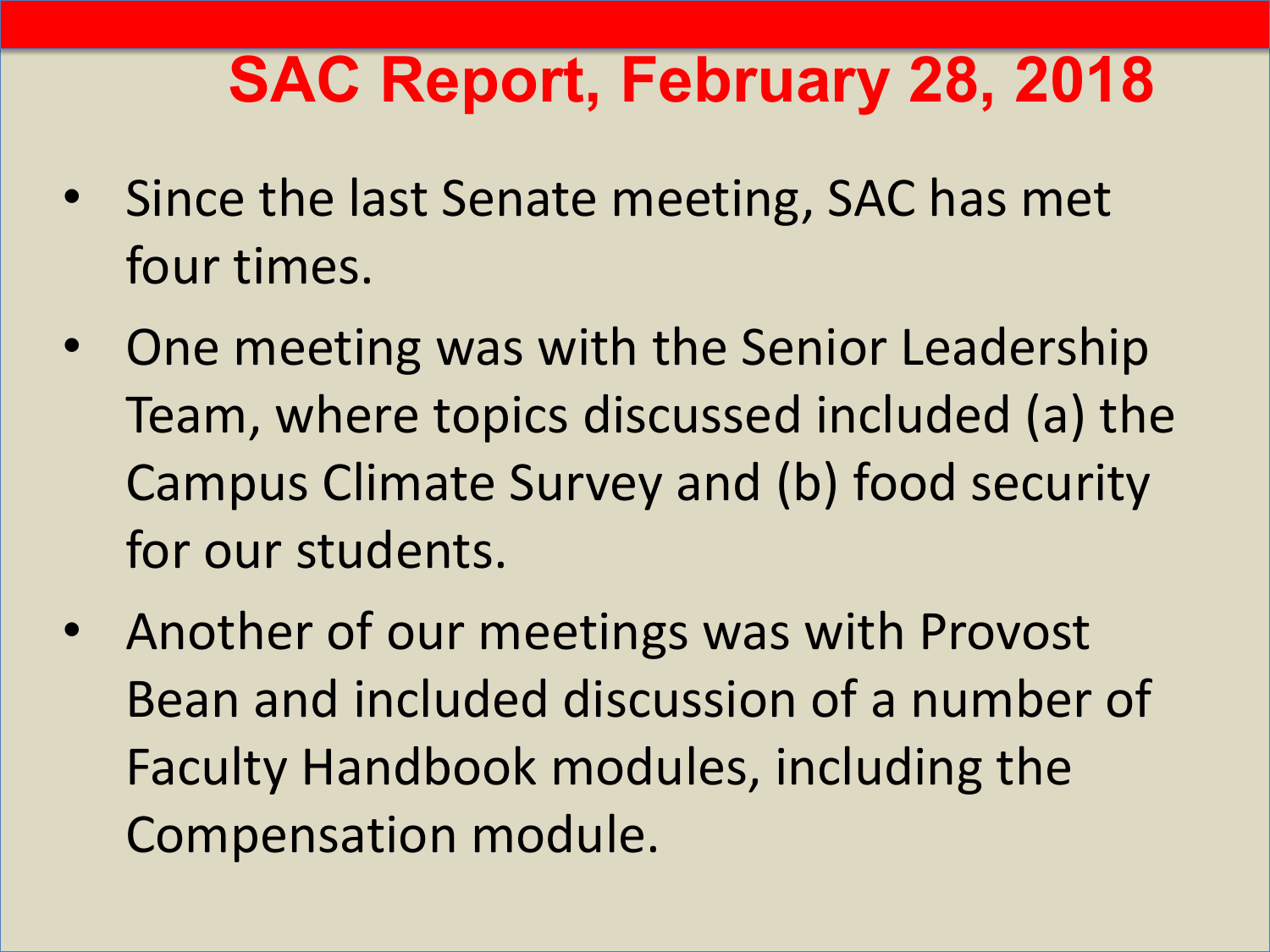## **Handbook Modules in Revision**

- Statement of the Faculty Senate
- Instructional Media
- Conflict of Commitment and Interest
	- Tutoring by Faculty for Fees
- Procedural Guidelines in the Appointment Of University Administrators
- **Compensation**
- Presence at the University
- Policy on Faculty Outside Professional Activities
- **Retirement**
- Patent and Copyright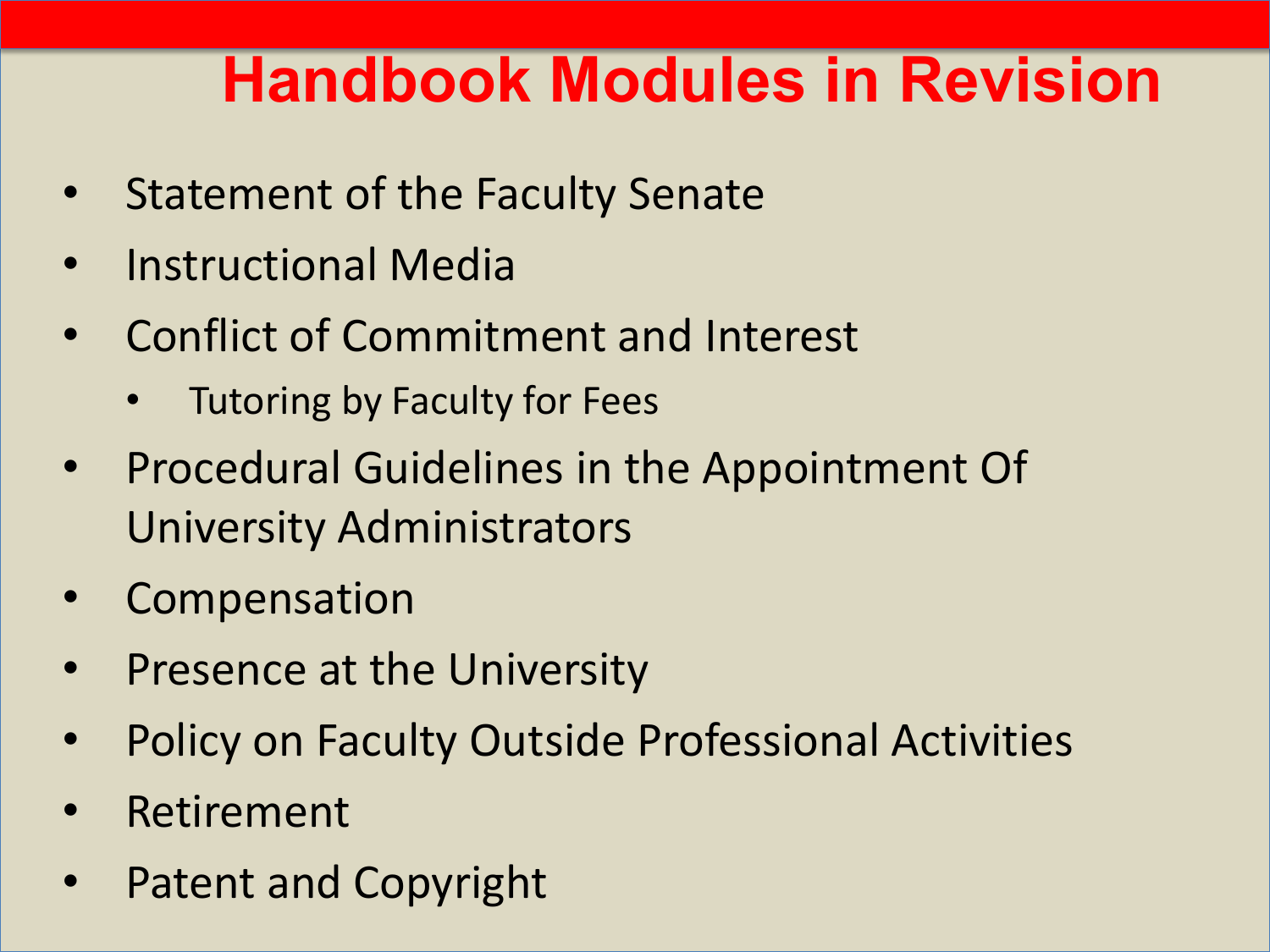### **Amendments to the Faculty Senate Bylaws**

- Must be distributed twice to the Senate and the faculty prior to the vote
	- During the Senate floor debate on an amendment proposal, the usual procedures in the most recent revision of *Robert's Rules of Order* for proposing amendments to any main motion shall apply, thus making advance notice not required.
- A two-thirds affirmative vote of all Senators voting 'yea' or 'nay' in a roll-call vote
- A two-thirds majority of the T/TT faculty voting 'yea' or 'nay' by returned secret ballot
	- Required participation of a minimum of 25% of the T/TT faculty; at least 10 working days for balloting
- Automatically go into effect unless disapproved by the Board of Trustees within 90 days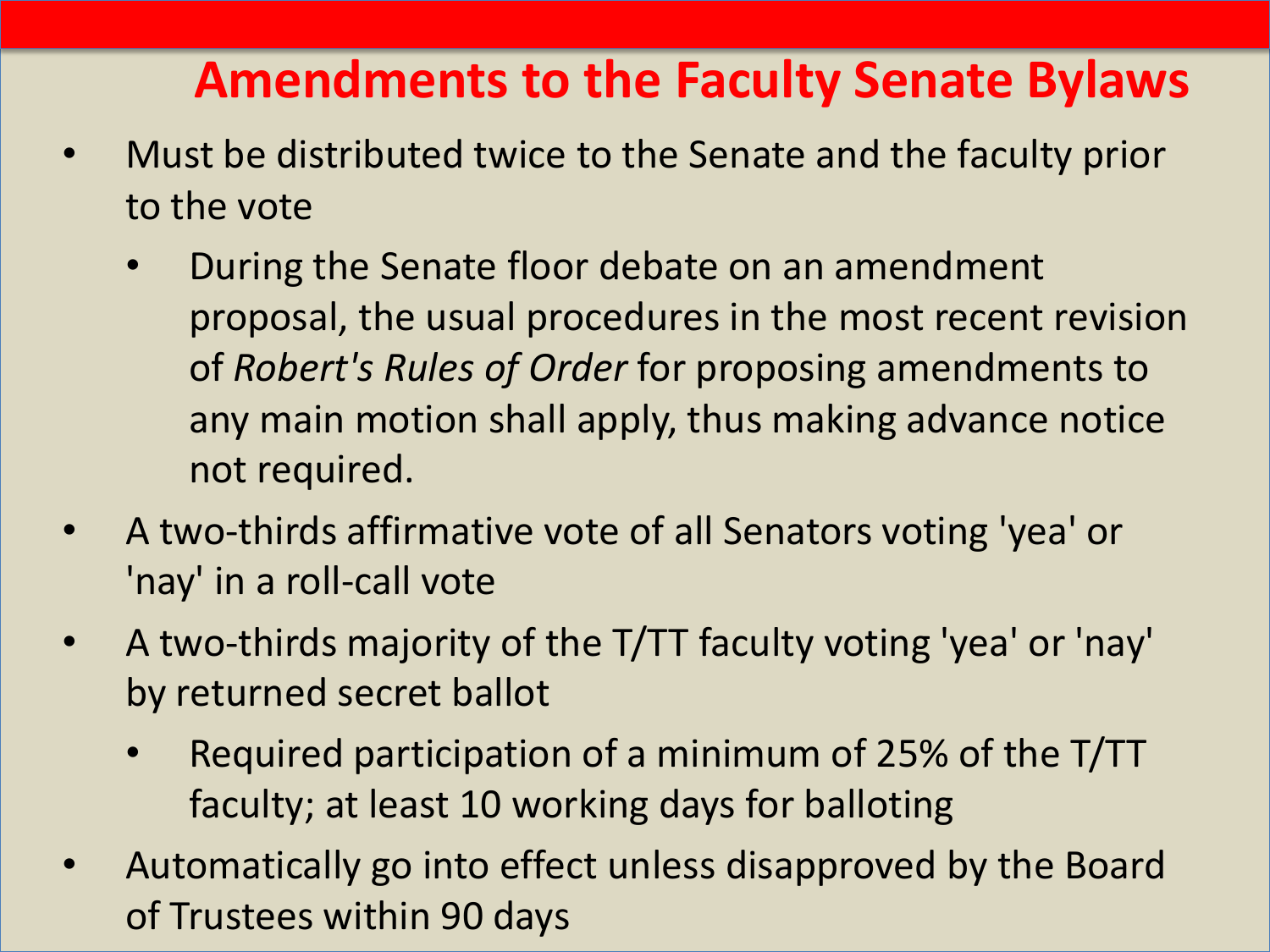#### **Proposed Amendment to Bylaws**

**WHEREAS it was the sense of the 2016-2017 Faculty Senate that all full-time faculty, including tenured, tenure-track and nontenure-track, be eligible to run for, be elected to, and serve on the Faculty Senate, and that the College of Professional Studies be included in the colleges and schools that have representation on the Faculty Senate,**

*BE IT RESOLVED* **that the Faculty Senate approves the revised Faculty Senate Bylaws as presented in the draft marked 3\_21\_18 revision, to be submitted to the tenured/tenure track faculty for a ratification vote.** 

**[Also increase number of elected senators (from current 30 to 33) while holding total number of Senate seats constant at 40]**